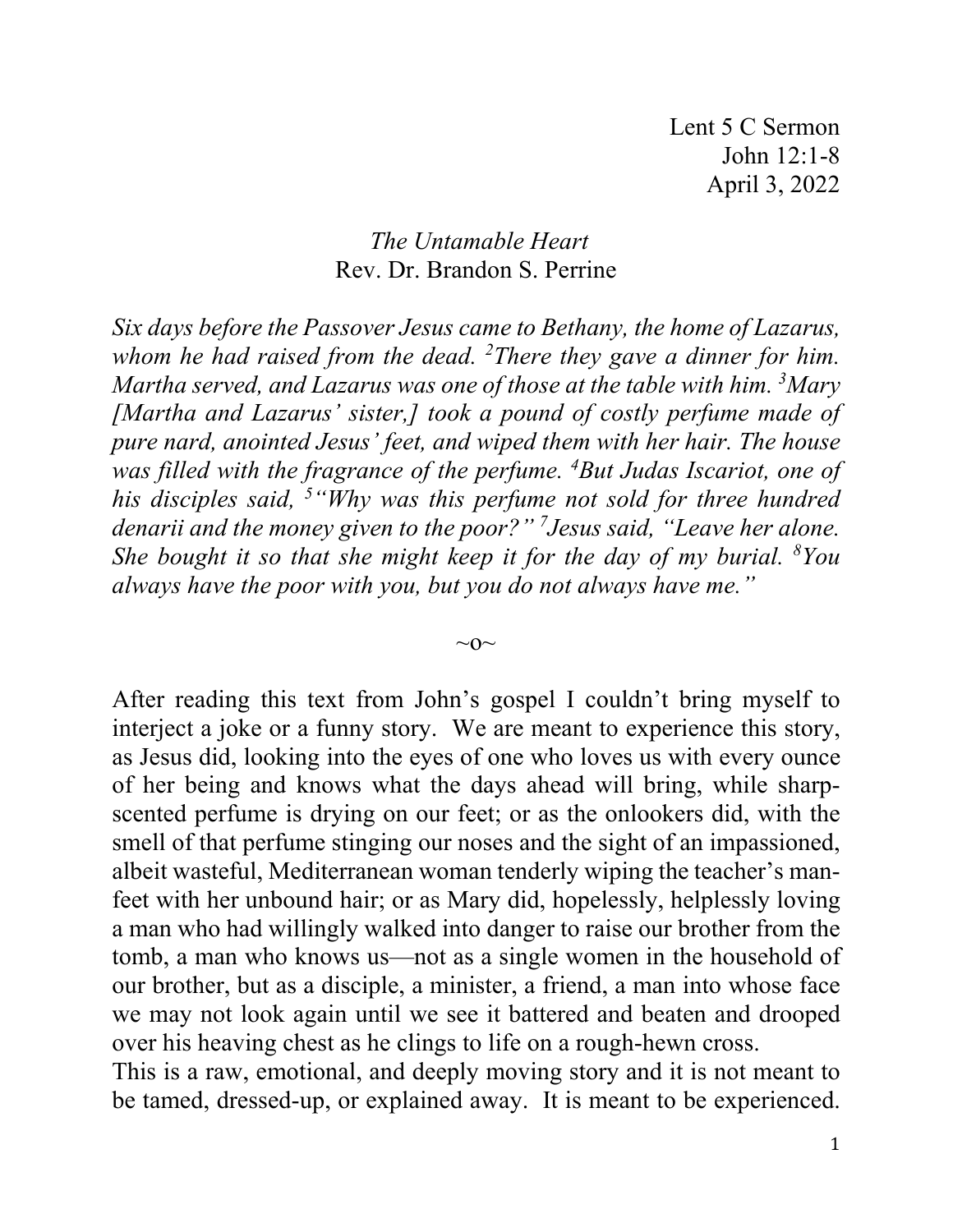Are you uncomfortable? We should be. Several features of John's story about Mary's anointing of Jesus are meant to make us very uncomfortable indeed.

Firstly, the intimate act of a woman anointing Jesus in this manner is in and of itself an uncomfortable one. Many times, throughout scripture, Jesus is referred to as Messiah. Messiah is a Hebrew worded that means anointed. In this story, Lazarus and Martha's sister Mary, literally anointed "The Anointed." "Whereas throughout much of Western history the pope (a male) anointed and crowned the king (another male) or viceversa, here Jesus is anointed by a woman from the countryside, from the working class, from the laity."<sup>[2](#page-1-0)</sup> This is a dramatic role reversal, especially in the male-dominated society of Jesus' day, and our own.

In this story Mary broaches a significant cultural taboo—she touches a man and she does so with her hands and with her hair, a part of her body perceived as being overtly sensual. But, "For Jesus, women are more than sexual objects and children-rearing machines. That's why Jesus does not have a problem with being touched by women, seeing them with their hair down, with women talking to men or being active with their bodies and alive in their senses. In short, in the [realm of heaven] women are equal at the intellectual level, at the salary level, and at all levels."<sup>[1](#page-1-1)</sup>

Secondly, the apparent wastefulness of Mary's gesture—in a culture devoid of any kind of social safety net, and with a gap between the rich and the poor even greater than the one we experience in  $21<sup>st</sup>$  century America—the apparent wastefulness of Mary's gesture makes us uncomfortable. Worth the price of a year's wages, Mary pours the liquid gold on Jesus' feet. Judas' takes note and comments that the perfume would have better served humanity if it had been sold and the money given away.

<span id="page-1-1"></span><span id="page-1-0"></span><sup>2</sup> [Eliseo Pérez-Álvarez.](http://www.workingpreacher.org/profile/default.aspx?uid=2-perez-alvarez_eliseo) "Commentary on John 12:1-8," Workingpreacher.org, March 13, 2016, <https://www.workingpreacher.org/commentaries/revised-common-lectionary/fifth-sunday-in-lent->3/commentary-on-john-121-8-3.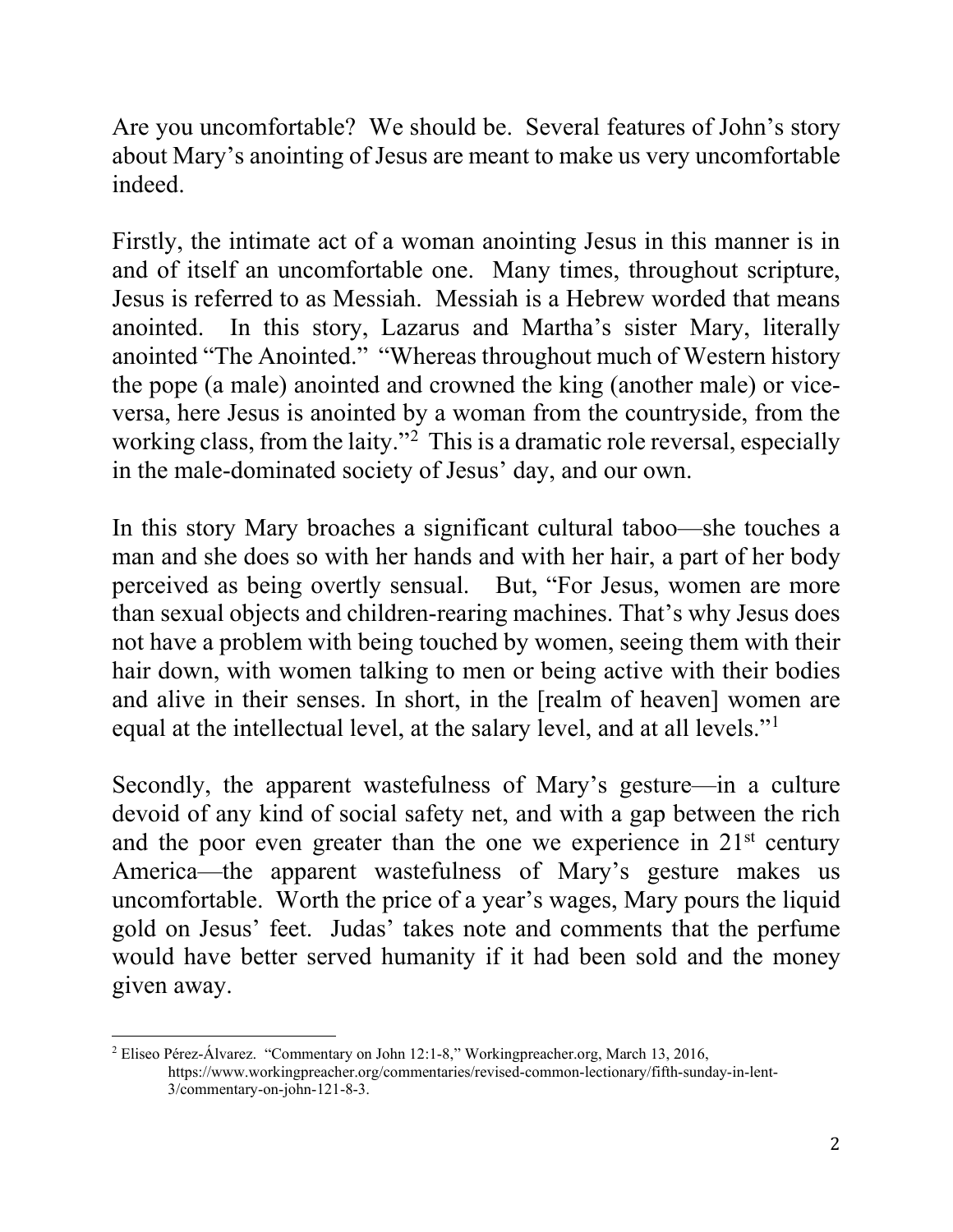Thirdly, Jesus' rejoinder that "You will always have the poor with you, but you do not always have me," makes us uncomfortable. Far from being okay with this fact, as a cursory reading of the text might suggest, Jesus, champion of the poor, is not advising his hearers to be resigned to the reality of poverty, rather, aware of his imminent death, he is saying that what you would do for someone, for the poor, for him, do like Mary, today and don't wait, because tomorrow is not guaranteed.

Finally, I think the very fact that this story is meant to be experienced is uncomfortable to many because it "stands in contrast to the idea of many Christians today that what matters most is belief in Jesus [and not experiences of Jesus] -- and by belief we mean conscious, doctrinal understanding of Jesus. Mary's faithful action is different. [The story] does not tell us what she believes, and it seems beyond human comprehension that she could understand all that will happen to Jesus, and all that her actions evoke. Yet we see her enact a faith that resonates deeply with what we know of Jesus' [purpose] and his death."[2](#page-2-0)

This story, like the good news itself, is not meant just to be read, or heard, or even told. It is meant to be experienced. The sensuality and tenderness, the apparent wastefulness, and the urgent timeliness of this story are all meant to be experienced. No cursory reading can communicate what we can only hope to feel. And that is why this is such a powerful and uncomfortable story.

In this episode, Mary gets to the very untamable heart of Jesus' gospel, of his message of good news for the world. The gospel of Jesus is not, as so commonly posited in our culture, "believe and be saved." Instead, she shows us that it is "experience and have new life." The good news of Jesus, like this story, is only good if it can be experienced: if those poor have an equitable share, if women and enslaved peoples are freed to

<span id="page-2-0"></span><sup>2</sup> Susan Hylen. "Commentary on John 12:1-8," Workingpreacher.org, March 17, 2013, <https://www.workingpreacher.org/commentaries/revised-common-lectionary/fifth-sunday-in-lent->3/commentary-on-john-121-8-2.